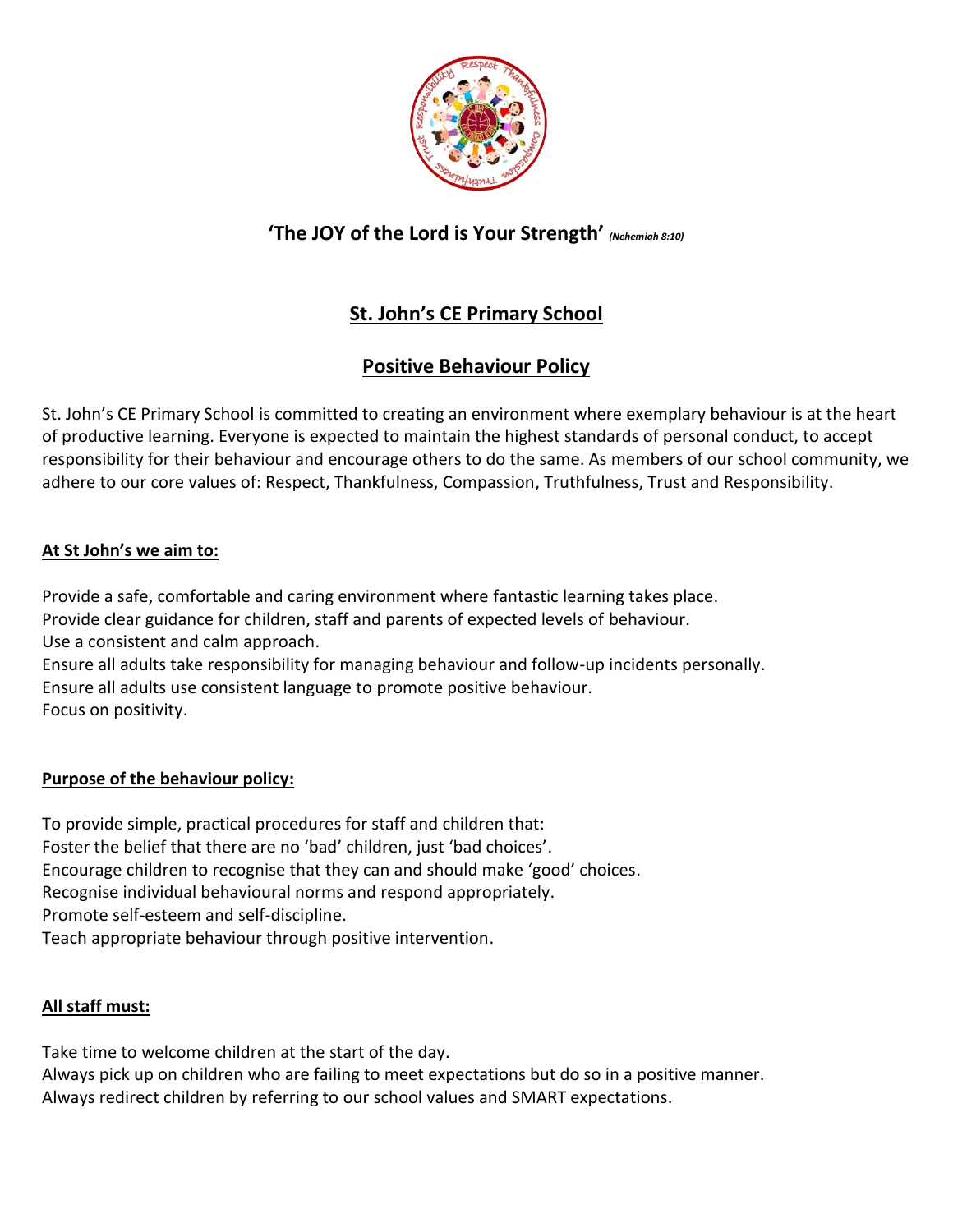### **The Head teacher and The Senior Leadership Team must:**

Be a visible presence around the school.

Regularly celebrate staff and children whose efforts go above and beyond expectations.

Encourage use of positive praise, phone calls/texts/notes home and certificates/stickers.

Ensure staff training needs are identified and met.

Use behaviour records to target and assess interventions.

Support teachers in managing children with more complex or challenging behaviours.

#### **Members of staff who manage behaviour well:**

Deliberately and persistently catch children doing the right thing and praise them in front of others. Know their classes well and develop positive relationships with all children. Relentlessly work to build mutual respect. Demonstrate unconditional care and compassion.

#### **Children at St. John's want teachers to:**

Give them a 'fresh start' every lesson. Help them learn and feel confident. Be just and fair. Have a sense of humour.

#### **The Power of Positivity**

Key to ensuring outstanding behavior at St. John's is the power of positivity. Children are praised and celebrated for 'doing the right thing' and making appropriate choices. Positivity needs to be visible and consistent from everyone in the school community.

| <b>Our Rules</b> | <b>Visible Consistencies</b>                   | <b>Over and Above Recognition</b> |
|------------------|------------------------------------------------|-----------------------------------|
| <b>Be SMART</b>  | Daily meet and greet                           | Dojo and point system             |
|                  | Persistently catching children doing the right | <b>Certificates</b>               |
|                  | thing                                          | <b>Stickers</b>                   |
|                  | Picking up on children who are failing to meet | Golden tickets / texts            |
|                  | expectations                                   | Verbal praise                     |
|                  | Accompanying children to the playground at     | Notes home                        |
|                  | the end of every day                           | Golden time                       |
|                  | Consistent, positive language                  | Show work to another adult        |
|                  |                                                | Headteacher award                 |
|                  |                                                | Names on display / newsletter     |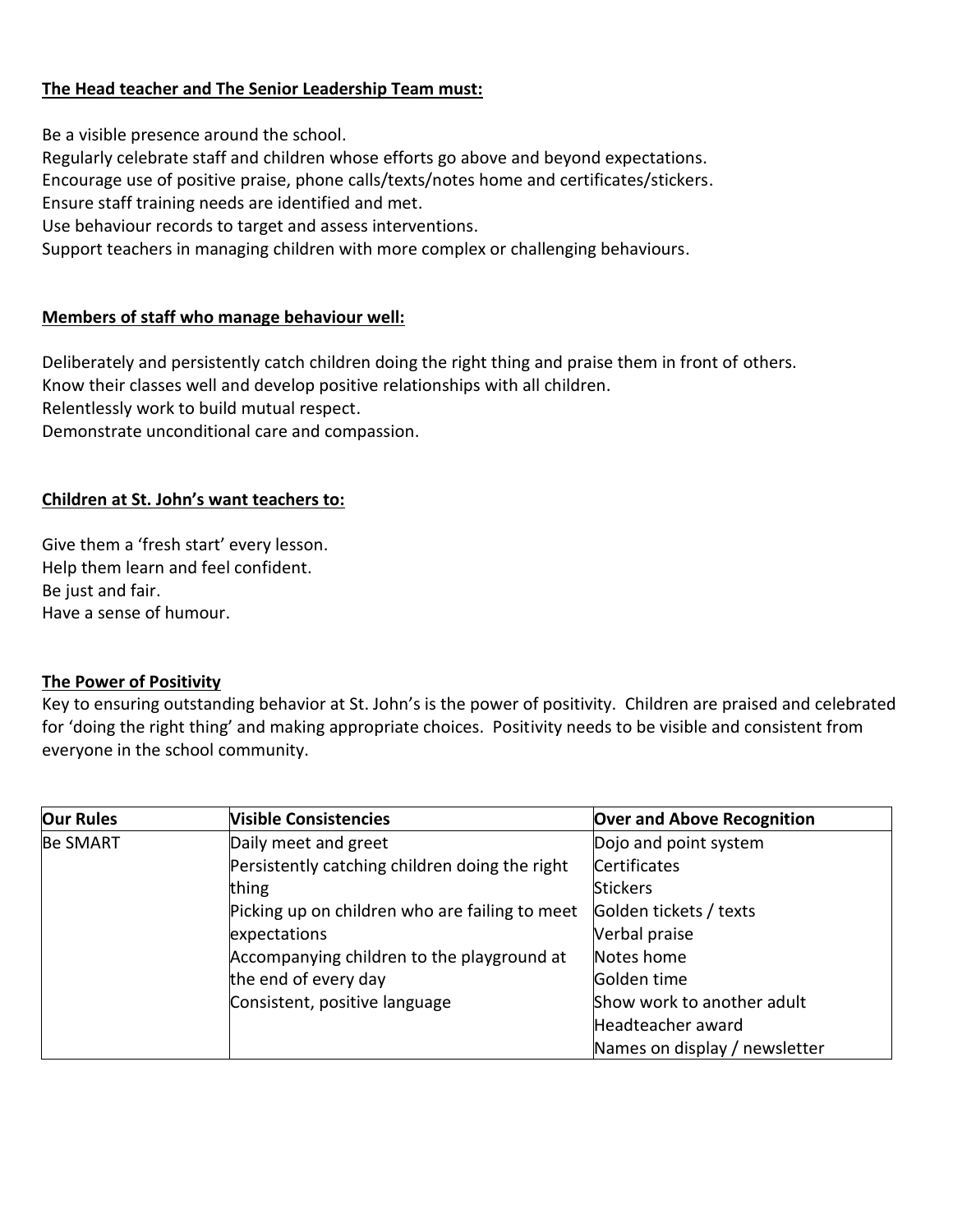## **Low Level Disruption**

The following stages are designed to address any low level disruption within the classroom and have been agreed as a school. It is vital that a consistent approach is taken to implementing these steps to children they apply to. As a school, we realise that some children require a personalised plan which will differ slightly in the stages but not in the approach that any discussion around behaviour requires.

|                       | Stepped Boundaries - Gentle Approach, use child's name, child level, eye contact, deliver message              |  |
|-----------------------|----------------------------------------------------------------------------------------------------------------|--|
| <b>REMINDER</b>       | YOUR TEACHER WILL GIVE YOU A POLITE REMINDER TO FOLLOW OUR SCHOOL VALUES                                       |  |
|                       | Look for children to praise for doing what you have asked.                                                     |  |
|                       | Look at  For sitting nicely                                                                                    |  |
|                       | Using Class Dojo for random points or picking out children                                                     |  |
|                       | Non verbal actions eg taking a pencil off them if they are tapping it etc                                      |  |
|                       | Eye contact                                                                                                    |  |
|                       | Thank you  for putting your chair legs down etc                                                                |  |
|                       | Show 'Good behavior cards'                                                                                     |  |
|                       | Listening, sitting, waiting, put your hand up to speak                                                         |  |
| WARNING - will now    |                                                                                                                |  |
| be                    | HELP - YOUR TEACHER WILL OFFER YOU HELP TO MAKE A GOOD CHOICE                                                  |  |
|                       | Do you want me to help you at playtime?                                                                        |  |
| WE CAN                | Show me that you can do it.                                                                                    |  |
| <b>HELP YOU</b>       | I know that you can do this - listen really well etc I have seen you do it before.                             |  |
|                       |                                                                                                                |  |
| FOLLOW UP - will now  | TIME TO TALK - YOUR TEACHER WILL GIVE YOU TIME TO TALK ABOUT ANY DIFFICULTIES                                  |  |
| be                    | YOU MAY BE HAVING                                                                                              |  |
|                       | At playtime spend time with the child to help them -either outside or while whole class                        |  |
|                       | are working depending on when is best                                                                          |  |
|                       | Explain to the child that you are giving them a fresh start                                                    |  |
|                       | Shall we try something else to help you? Maybe if you move seats etc                                           |  |
|                       | If behavior continues within the same lesson then ask the child to move seats.                                 |  |
| Restorative Approach- | THINKING TIME - YOUR TEACHER WILL ASK YOU SOME QUESTIONS TO THINK ABOUT                                        |  |
| will now be           | HOW YOUR BEHAVIOUR MIGHT BE AFFECTING OTHERS                                                                   |  |
|                       | If the behavior continues and the follow up does not work, then use restorative questions                      |  |
|                       | to understand the problem and for the child to recognize the consequences of their                             |  |
|                       | actions.                                                                                                       |  |
| <b>Thinking Time</b>  | What happened? (Neutral, dispassionate language.)                                                              |  |
|                       | What were you feeling at the time?                                                                             |  |
|                       | What have you felt since?                                                                                      |  |
|                       | How did this make people feel?                                                                                 |  |
|                       | Who has been affected? What should we do to put things right? How can we do things                             |  |
|                       | differently?                                                                                                   |  |
| Referred to SLT for   |                                                                                                                |  |
| next steps            | Depending on the child and the behaviour                                                                       |  |
| Serious Incident      | Missed playtime/lunchtime                                                                                      |  |
|                       | <b>Record on CPOMS</b>                                                                                         |  |
|                       | Speak to parents                                                                                               |  |
|                       | Letter of apology written by the child                                                                         |  |
|                       | Remember it's not the severity of the sanction, it's the certainty that this follow up will take place that is |  |
| important.            |                                                                                                                |  |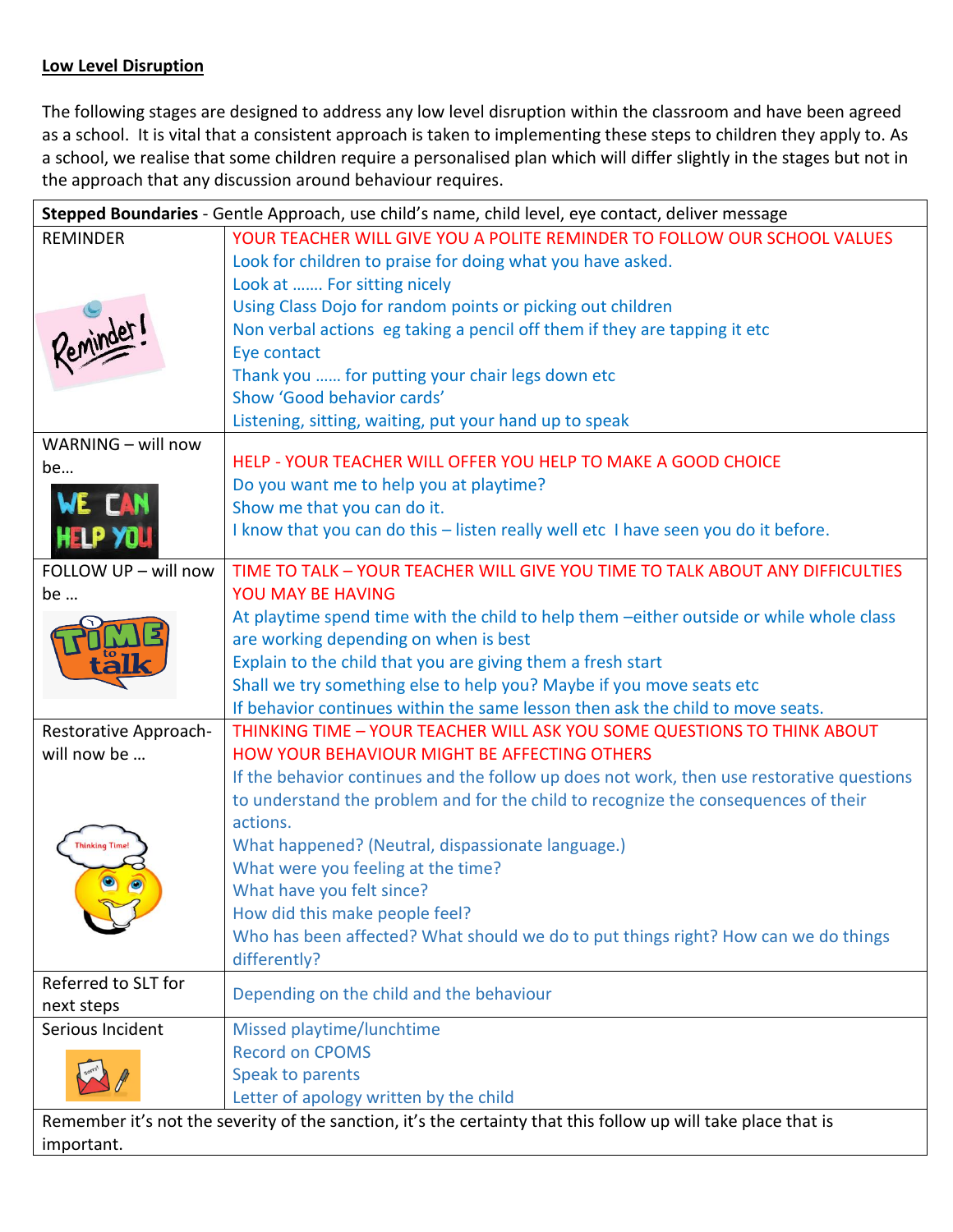#### **Serious Incidents**

Our School Council were firstly asked to define what might constitute a more serious behavioural incident in school. They came up with the following list (which is certainly not exhaustive):

- Physical violence
- All bullying
- Discrimination language and actions
- Vandalism
- Stealing
- Repeated disruption
- Swearing
- Spitting
- Disrespecting adults

They were then asked to suggest what remedial action should take place in these instances:

- 1. Miss their playtime / lunchtime. A letter of apology to be written to anyone affected by their action.
- 2. Parents to be informed
- 3. Miss that day's allocation of golden time (5 minutes)

**All** of these sanctions occur for serious incidents.

## **Sanctions should:**

- Make it clear that unacceptable behaviour affects others and is taken seriously
- Not apply to a whole group for the activities of individuals.
- Be consistently applied by all staff to help to ensure that children and staff feel supported and secure
- Be proportionate to the action
- It should also be made very clear that it is the behaviour that is unacceptable, and any sanction should address this, not be made personal to the child.

## **Adult Strategies to Develop Excellent Behaviour**

IDENITIFY the behaviour we expect Explicitly REINFORCE and REVISIT behaviour MODEL the behaviour we expect PRACTISE behaviour NOTICE excellent behaviour CREATE conditions for excellent behaviour

## **Language around Behaviour**

At St. John's CE Primary School, we understand that a common and consistent use of language around behaviour is essential in creating clear boundaries to learn how to behave. Conversations should follow a script and behaviours should be discussed as the behaviours they are, and not be personal to the child. Conversations with a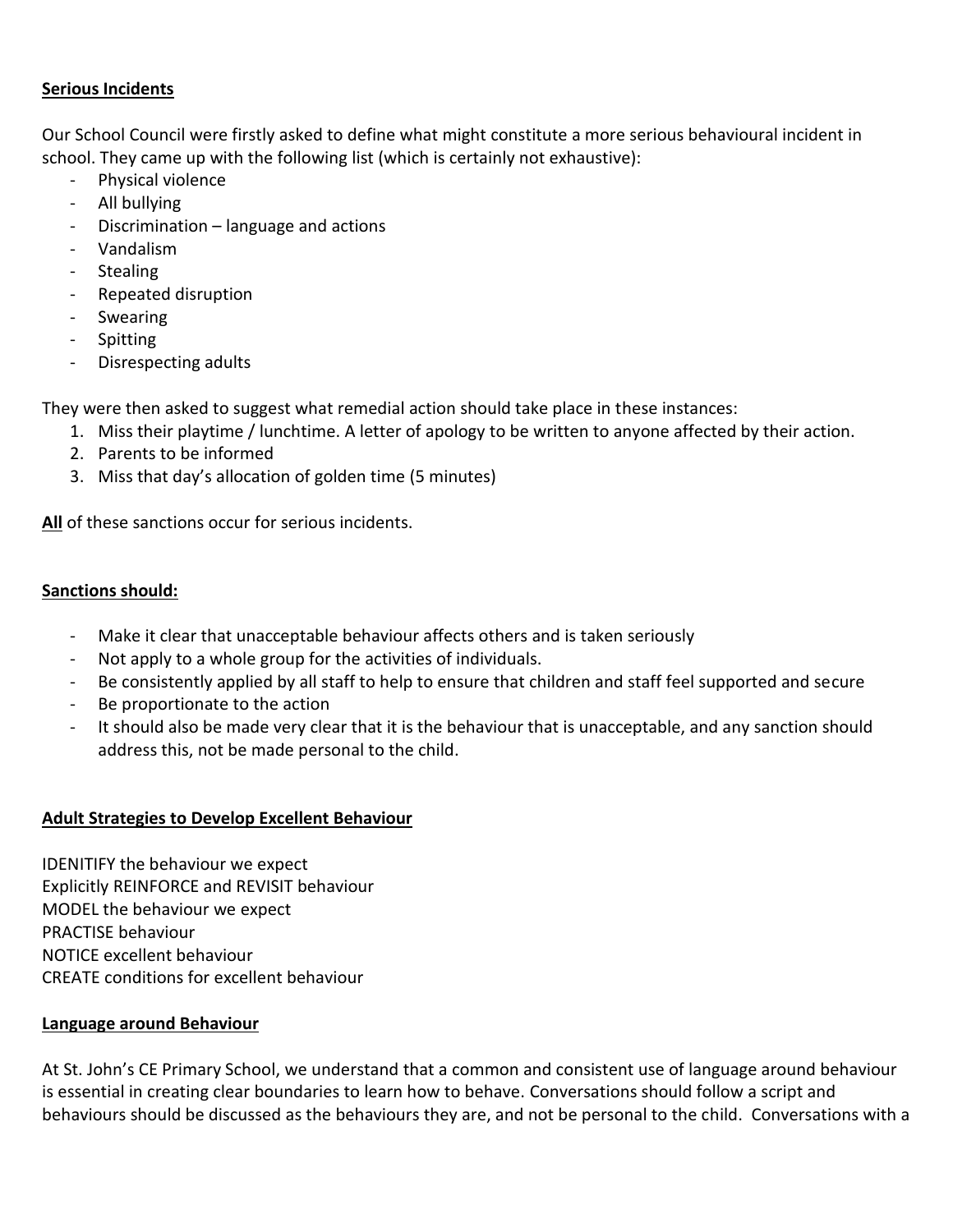child around their behaviour should be conducted, in the first instance, by the staff member taking the class/ group.

Incidents are logged in the class file at the staff member's discretion depending on the individual child and the severity of the action. Any serious incidents are to be logged on CPOMS.

#### **Behaviour Flowchart**

- 1. Reminder
- 2. Warning and move within the class
- 3. Time out in another class. 5 minutes missed at playtime
- 4. Discussion

*Should you feel, using your professional judgement, a senior member of staff needs to be part of the Follow-up /Reparative Conversation then follow the guidelines below:* Sent to SLT/DHT/HT Parents phoned Parents called to school **Seclusion** Exclusion

## **Extreme Behaviours**

Some children exhibit particular behaviours which signify that they are struggling currently. As a school we recognise that their behaviour is their way of communicating their emotions. We also understand that for many children they need to feel a level of safety before they exhibit extreme behaviours. Where possible, we use our most skillful staff to build relationships with each individual child.

These children will have bespoke behavior plans or risk-assessed 'Positive Handling Plans'

When dealing with an episode of extreme behaviour, a child may need to be restrained if they or another person is unsafe.

This will only be used as last resort and by trained staff only. Trained staff are: Mr Thomson (Headteacher) Mrs Thomas (DHT) Mrs Preston (SENDCO) Mrs Maxwell (Learning Mentor) Mrs Fitzsimons (TA) Ms Godfrey (TA) Mrs Lawson (TA)

The school will record all serious behaviour incidents on CPOMS and any restraints using the log in the Headteacher's office.

Exclusions will occur following extreme incidents at the discretion of the HT. A fixed-term exclusion will be enforced under one or more of these conditions:

- The child needs time to reflect on their behaviour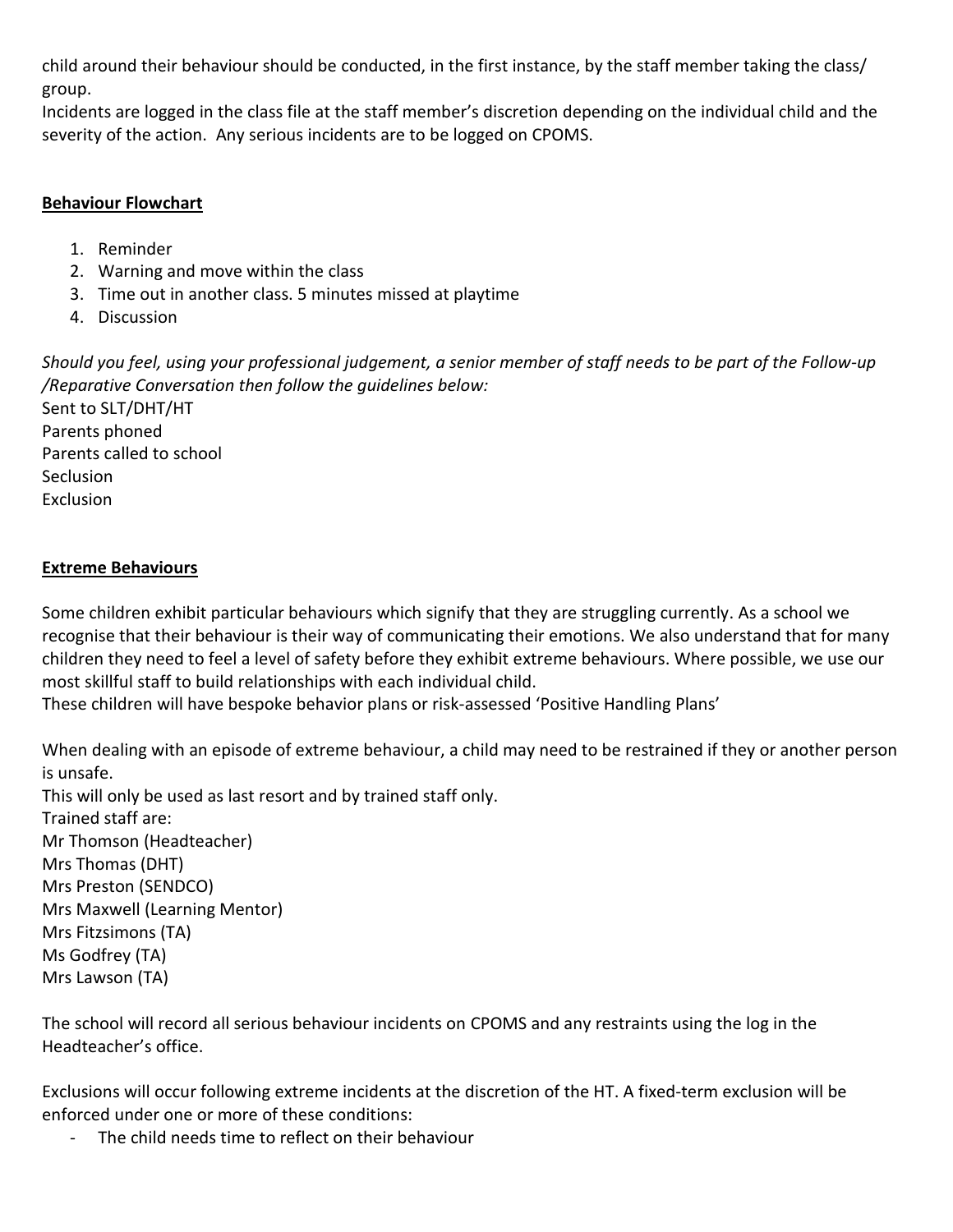- To give the school time to create a plan which will support the child better
- The child being at home will have a positive impact on future behaviour

We understand that throughout this process, it is imperative that we explain what is happening and why it is happening to parents and arrange meetings to discuss.

#### **Physical Attacks on Adults**

At St. John's CE Primary School, we take incidents of violence toward staff very seriously. We also understand that staff are the adults in the situation and can use a 'common sense' approach to keep themselves and the child safe to manage the situation effectively. Staff can use 'reasonable measures' to protect themselves and should call for support if needed. Only staff who have been trained in physical restraint should restrain a child and this should be a last resort.

All staff should report incidents directly to the Headteacher or Deputy and they should be recorded on CPOMS or a pink concern form. We appreciate these incidents can cause distress for the adults involved, therefore all staff are entitled to take some time away from the classroom to recover their composure. In extreme cases, the member of staff may be allowed to go home by a member of SLT.

Whilst incidences of violence towards staff are wholly unacceptable, we must remember that we are a nurturing school that values each child under our care. It is important for us as adults to reflect on the situation. Children who attack adults may do this for several reasons but as adults we need to still show compassion and care for the child. Exclusion will only happen once we have explored several options and have created a plan around a child.

#### **Permanent Exclusion or Out Of School Transfer**

Permanent exclusion is an extreme step and will only be taken in cases where:

- Long term misbehaviour is not responding to the strategies and the safety and learning of others is being seriously hindered.
- The pupil will be considered to have Special Educational Needs and the procedures for meeting those needs are set out in our SEN policy.
- The risk to staff and other children is too high.
- The impact on staff, children and learning is too high.
- Risk to themselves

Permanent exclusion will be a last resort and the school will endeavour to work with the family to complete a managed transfer to a more suitable setting; this may include a pupil referral unit (PRU). In all instances, what is best for the child will be at the heart of all our decisions.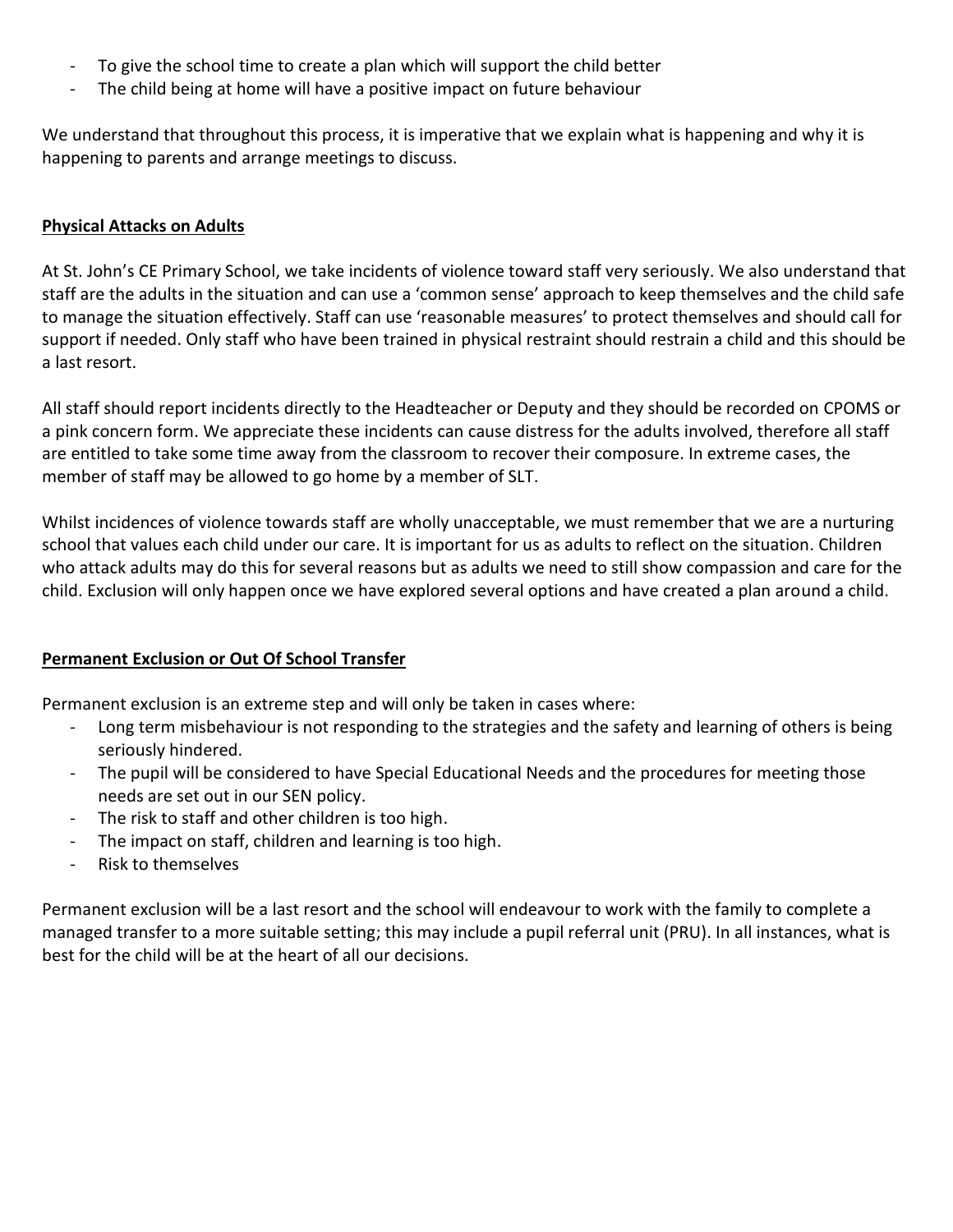### **Beyond the School Gate**

Whilst this behaviour policy refers mainly to the behaviours of pupils within school premises, the school reserve the right to discipline beyond the school gate.

Our policy covers any inappropriate behaviour when children are:

- taking part in any school organised or school related activity
- travelling to or from school
- wearing school uniform
- in some way identifiable as a pupil from our school
- poses a threat to another pupil or member of the public
- could adversely affect the reputation of the school

In the incidences above, the headteacher may notify the police of any actions taken against a pupil. If the behaviour is criminal or causes threat to a member of the public, the police will always be informed.

### **Out of School Behaviour**

The school is committed to ensuring our pupils act as positive ambassadors for us. Taking the above into account, we expect the following:

- Good behaviour to and from school, on educational visits or during learning opportunities in other schools
- Positive behaviour which does not threaten the health, safety or welfare of our pupils, staff, volunteers or members of the public.
- Reassurance to members of the public about school care and control over pupils in order to protect the reputation of the school.
- Protection for individual staff and pupils from harmful conduct by pupils of the school when not on the school site.
- The same behaviour expectations for pupils on the school premises apply to off-site behaviour.

## **Sanctions and Disciplinary Action – Off-Site Behaviour**

Sanctions may be given for poor behaviour off the school premises which undermines any of the above expectations and regardless of whether or not it is an activity supervised directly by school staff. Sanctions may be in the form of withdrawal of privileges, fixed term exclusion or in very serious cases, permanent exclusion. In issuing sanctions, the following will be taken into account:

- The severity of the misbehaviour
- The extent to which the reputation of the school has been affected
- Whether pupils were directly identifiable as being a member of our school
- The extent to which the behaviour in question could have repercussions for the orderly running of the school and/or might pose a threat to another pupil or member of staff (e.g. bullying another pupil or insulting a member of staff).
- Whether the misbehaviour was whilst the pupil was taking part in learning opportunities in another school, participating in a sports event (and in any situation where the pupil is acting as an ambassador for the school) which might affect the chances or opportunities being offered to other pupils in the future.